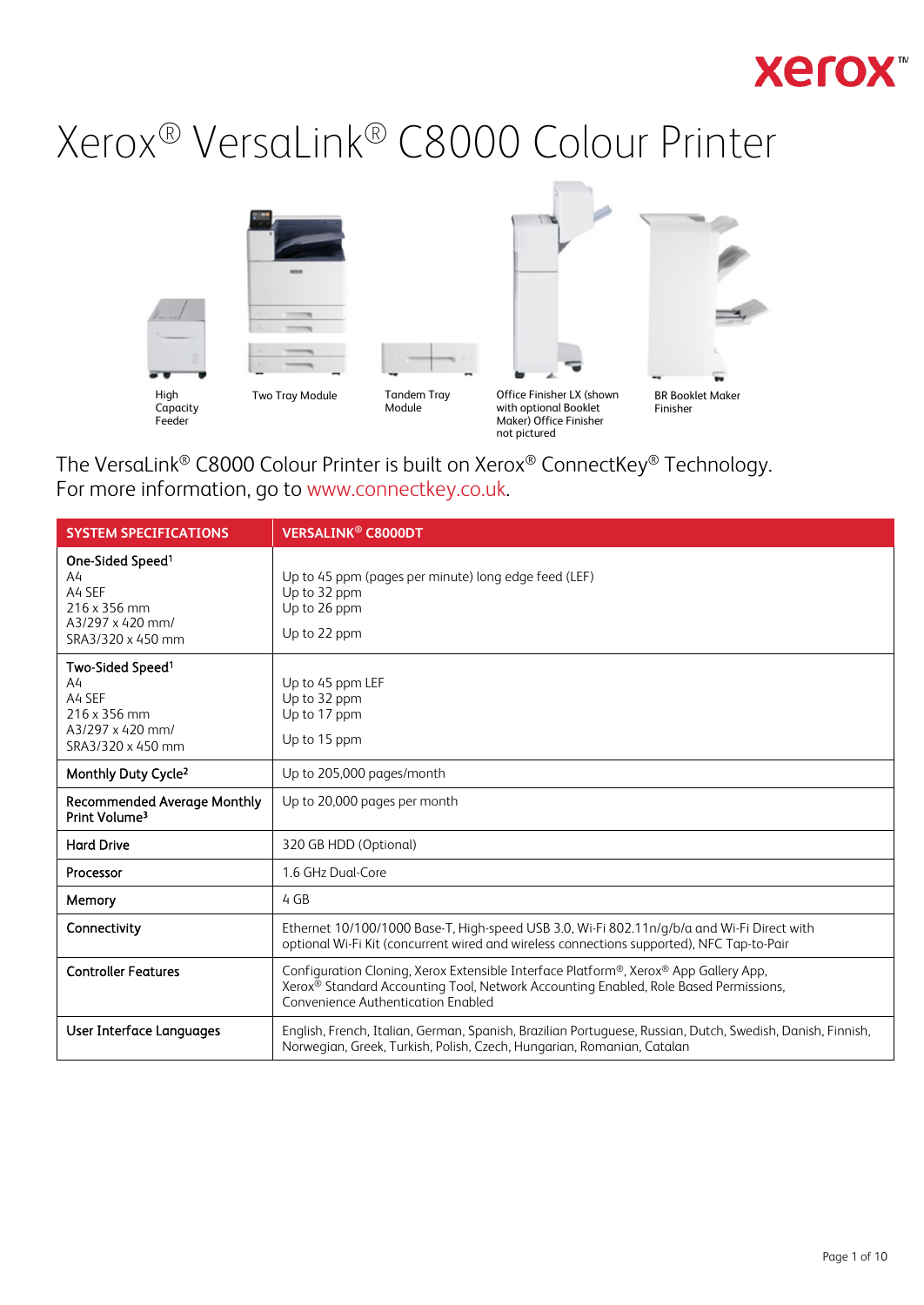### Xerox® VersaLink® C8000 Colour Printer

| <b>DEVICE SPECIFICATIONS</b>                          |                                                                                                                                            |              |               |               |  |
|-------------------------------------------------------|--------------------------------------------------------------------------------------------------------------------------------------------|--------------|---------------|---------------|--|
| <b>ELECTRICAL REQUIREMENTS</b>                        |                                                                                                                                            |              |               |               |  |
| North America                                         | Voltage: 110-127 V +/-10%<br>Frequency: 50/60 Hz +/-3%, 12 A                                                                               |              |               |               |  |
| <b>Europe and Other Geographies</b>                   | Voltage: 220-240 V +/-10%<br>Frequency: 50/60 Hz +/-3%, 10 A                                                                               |              |               |               |  |
| <b>POWER CONSUMPTION</b>                              |                                                                                                                                            |              |               |               |  |
| Printing <sup>4</sup>                                 | For 110 V: 2.30 kWh<br>For 220 V: 2.32 kWh                                                                                                 |              |               |               |  |
| Standby Mode <sup>4</sup>                             | 110 V: 75.3 Watts or less<br>220 V: 73.8 Watts or less                                                                                     |              |               |               |  |
| Sleep Mode <sup>4</sup>                               | 0.67 watts or less                                                                                                                         |              |               |               |  |
| <b>OPERATING ENVIRONMENT</b>                          |                                                                                                                                            |              |               |               |  |
| <b>Required Temperature</b><br>Range (Storage)        | Below 48° C, and in compliance with MN2-810.13                                                                                             |              |               |               |  |
| <b>Required Temperature</b><br>Range (Operating)      | 10° to 28° C<br>Must be 28° C or below if humidity is at 85%                                                                               |              |               |               |  |
| <b>Required Relative Humidity</b>                     | 15% to 85% Must be 62.5% or below at 32 °C                                                                                                 |              |               |               |  |
| <b>Sound Power Levels</b>                             | Printing: 6.63 B(A) or less<br>Standby: 3.24 B(A) or less<br>Full System (including finisher)<br>Printing: 7.56 B(A)<br>Standby: 3.36 B(A) |              |               |               |  |
| <b>Sound Pressure Levels</b>                          | Printing: 56.8 dB or less<br>Standby: 15.4 dB or less<br>Full System (including finisher)<br>Printing: 57.1 dB<br>Standby: 15.2 dB         |              |               |               |  |
| <b>Boot Time</b><br>(from Off to UI Ready)            | Less than 60 seconds                                                                                                                       |              |               |               |  |
| Warm-up Time<br>(from Sleep to UI Ready)              | Less than 10 seconds (without HDD)<br>Less than 16 seconds (with HDD)                                                                      |              |               |               |  |
| <b>DIMENSIONS AND</b><br><b>WEIGHT (UNPACKAGED)</b>   | <b>WIDTH</b>                                                                                                                               | <b>DEPTH</b> | <b>HEIGHT</b> | <b>WEIGHT</b> |  |
| VersaLink® C8000/DT                                   | 620 mm                                                                                                                                     | 723 mm       | 809.3 mm      | 80.8 kg       |  |
| <b>Two Tray Module</b>                                | 668.5 mm                                                                                                                                   | 723 mm       | 261.2 mm      | 27.2 kg       |  |
| <b>Tandem Tray Module</b>                             | 668.5 mm                                                                                                                                   | 723 mm       | 261.2 mm      | 33.8 kg       |  |
| <b>High Capacity Feeder</b>                           | 389 mm                                                                                                                                     | 602.9 mm     | 380.01 mm     | 29.0 kg       |  |
| Office Finisher LX                                    | 559.8 m m                                                                                                                                  | 552 mm       | 1012 mm       | 28.0 kg       |  |
| Office Finisher with<br><b>Booklet Maker attached</b> | 1076 mm<br>1513 mm<br>723 mm<br>151.6 kg                                                                                                   |              |               |               |  |
| <b>BR Booklet Maker Finisher</b>                      | 769.2 mm<br>723 mm<br>1055.1 mm<br>60.9 Kg                                                                                                 |              |               |               |  |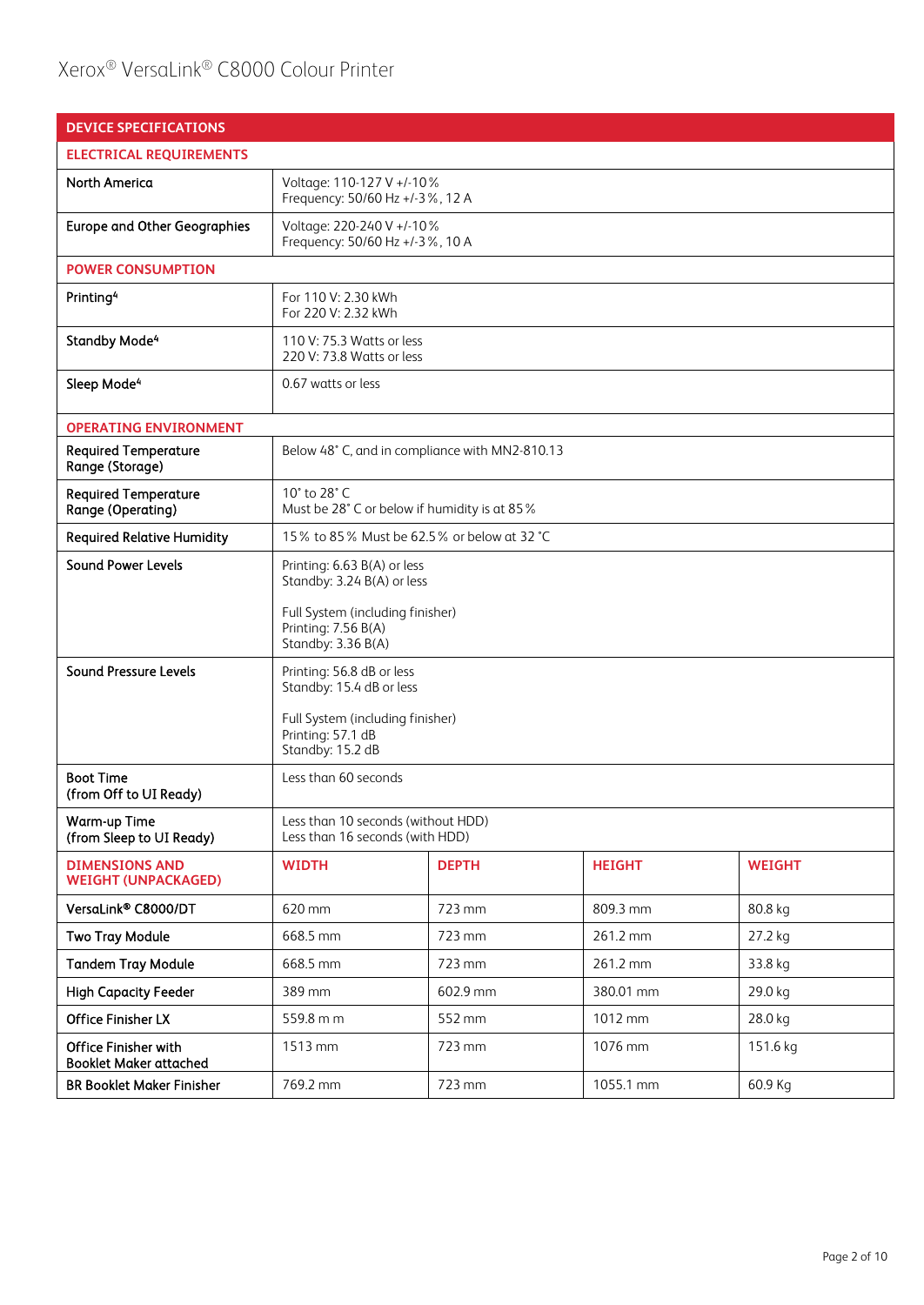### Xerox® VersaLink® C8000 Colour Printer

| <b>DIMENSIONS AND</b><br><b>WEIGHT (PACKAGED)</b>            | <b>WIDTH</b>        | <b>DEPTH</b> | <b>HEIGHT</b> | <b>WEIGHT</b> |
|--------------------------------------------------------------|---------------------|--------------|---------------|---------------|
| VersaLink® C8000/DT                                          | $833 \,\mathrm{mm}$ | 717 mm       | 852 mm        | 95 kg         |
| <b>High Capacity Feeder</b>                                  | 526 mm              | 756 mm       | 491 mm        | 33.7 kg       |
| <b>Two Tray Module</b>                                       | 830 mm              | 850 mm       | 400 mm        | 33 kg         |
| <b>Tandem Tray Module</b>                                    | 830 mm              | 850 mm       | 400 mm        | 39 kg         |
| <b>Office Finishers</b>                                      | 690 mm              | 1021 mm      | 654 mm        | 37 kg         |
| <b>Booklet Maker Finisher</b>                                | 507 mm              | 761 mm       | 437 mm        | 14 kg         |
| <b>BR Booklet Maker Finisher</b>                             | 764 mm              | 774 mm       | 1203 mm       | 77 kg         |
| Horizontal Transport for<br><b>BR Booklet Maker Finisher</b> | 533 mm              | 589 mm       | 319 mm        | $6.5$ kg      |

#### **CERTIFICATIONS**

To view the latest list of certifications, go t[o www.xerox.com/OfficeCertifications.](http://www.xerox.com/OfficeCertifications)

| <b>PRINT</b>                      |                                                                                                                                                                                                                                                                                                                                                                                                                                                                                                                                                                                                                                                                                                                                                                                                |
|-----------------------------------|------------------------------------------------------------------------------------------------------------------------------------------------------------------------------------------------------------------------------------------------------------------------------------------------------------------------------------------------------------------------------------------------------------------------------------------------------------------------------------------------------------------------------------------------------------------------------------------------------------------------------------------------------------------------------------------------------------------------------------------------------------------------------------------------|
| First-Print-Out Time              | As fast as 11 seconds colour                                                                                                                                                                                                                                                                                                                                                                                                                                                                                                                                                                                                                                                                                                                                                                   |
|                                   | As fast as 11 seconds black and white                                                                                                                                                                                                                                                                                                                                                                                                                                                                                                                                                                                                                                                                                                                                                          |
| <b>Print Resolution</b>           | Up to 1200 x 2400 dpi                                                                                                                                                                                                                                                                                                                                                                                                                                                                                                                                                                                                                                                                                                                                                                          |
| <b>Page Description Languages</b> | Adobe® PostScript® 3™<br>PCL® 5c, $6$<br>PDF<br><b>XPS</b><br><b>TIFF</b><br><b>JPEG</b><br>HP-GL                                                                                                                                                                                                                                                                                                                                                                                                                                                                                                                                                                                                                                                                                              |
| <b>Colour Management</b>          | Embedded spot colour table, Xerox Colour Corrections                                                                                                                                                                                                                                                                                                                                                                                                                                                                                                                                                                                                                                                                                                                                           |
| Maximum Print Area                | 4 mm from lead edge of paper, 2 mm from side and trail edges of paper                                                                                                                                                                                                                                                                                                                                                                                                                                                                                                                                                                                                                                                                                                                          |
| <b>Print Features</b>             | <b>Application Defaults</b><br>Banner Pages Enable/Disable<br><b>Bi-directional Real-time Status</b><br><b>Booklet Layout</b><br>Colour Adjustments (lightness, contrast, saturation, colour balance)<br>Colour Correction<br>Draft Mode<br>Finishing (requires finishing)<br>Fit to New Paper Size<br>Job Identification (Print ID or Banner, Print ID in margins on first page only or all pages)<br>Job Monitoring (Client or Local User Interface)<br>N-up Page Layout (up to 16 pages per sheet)<br>Paper Selection by Attribute<br><b>Personal Print</b><br>Print Around Enable/Disable<br>Print from USB<br><b>Run Black</b><br>Sample Set<br>Saved Job<br>Scaling<br>Secure Print<br>Skip Blank Pages<br>Special Pages (exception page programming: covers, inserts, exceptions pages) |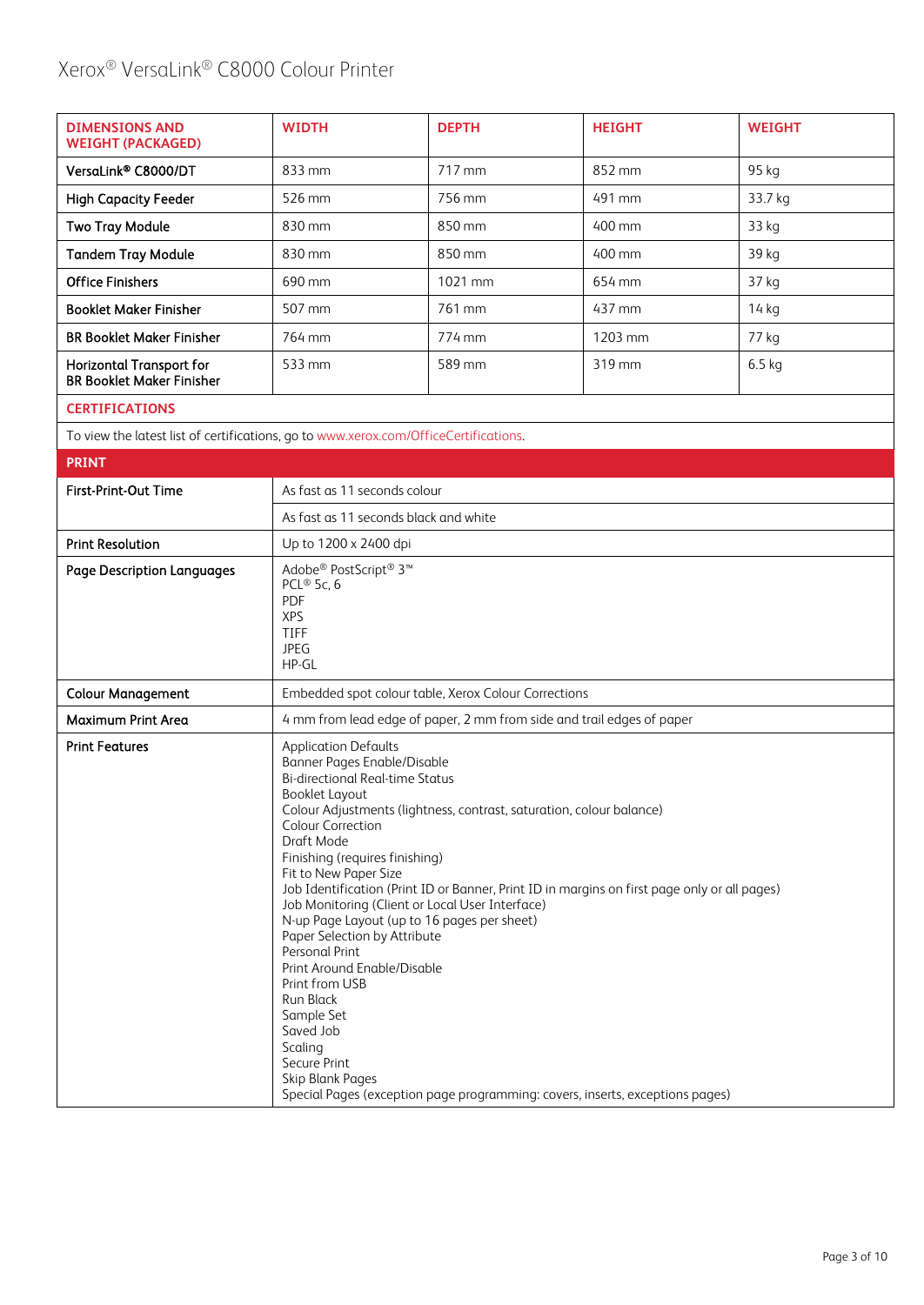|                                                                                                       | Store and Recall Driver Settings<br>Stored Jobs Deletion<br>Two-sided Printing (as default)<br>Watermark (predefined and custom)<br>Xerox® Earth Smart Driver Settings                                                                                                                                                                                                                                                                                                                                                                                  |
|-------------------------------------------------------------------------------------------------------|---------------------------------------------------------------------------------------------------------------------------------------------------------------------------------------------------------------------------------------------------------------------------------------------------------------------------------------------------------------------------------------------------------------------------------------------------------------------------------------------------------------------------------------------------------|
| Print from USB                                                                                        | Allows walk-up printing from Type A USB port<br>Supports direct printing from computer via Type B USB port<br>Supported file formats: PDF, JPEG, TIFF, XPS, PDF/A                                                                                                                                                                                                                                                                                                                                                                                       |
| <b>Operating Systems</b>                                                                              | Windows <sup>®</sup> 7, 8, 8.1, 10<br>Windows Server 2008 SP2, Server 2008 R2 SP1, Server 2012, Server 2012 R2, Server 2016, Server 2019<br>macOS <sup>®</sup> 10.11, 10.12, 10.13<br>Citrix®<br>Redhat® Enterprise Linux®<br>Fedora Core<br>IBM <sup>®</sup> AIX <sup>®</sup><br>HP-UX®<br>Oracle <sup>®</sup> Solaris<br><b>SUSE®</b><br>SAP®<br><b>UNIX®</b><br>Note: For information about supported versions for the above operating systems, please visit our Drivers<br>& Downloads page and specify your device at www.support.xerox.com/en-gb. |
| Fonts                                                                                                 | PostScript fonts: 136<br>PCL fonts: 83                                                                                                                                                                                                                                                                                                                                                                                                                                                                                                                  |
| Xerox® Global Print Driver®                                                                           | A truly universal print driver that lets IT administrators install, upgrade and manage Xerox® and<br>non-Xerox devices from a single driver. It provides a consistent, easy-to-use interface for end users,<br>reducing the number of support calls and simplifying print services management.                                                                                                                                                                                                                                                          |
| Xerox® Pull Print Driver                                                                              | Makes it easy for IT managers to qualify, deploy and manage all print devices using a single driver<br>in a Pull Print environment. Uses a single queue and single driver. The Xerox® Pull Print Driver extends<br>convenience across a broad range of printing assets. IT administrators no longer need to manage and<br>configure multiple drivers. Used in conjunction with Equitrac Office®, Ysoft® SafeQ®, Pharo®<br>and others.                                                                                                                   |
| MOBILE SOLUTIONS AND MOBILE DEVICE APPS                                                               |                                                                                                                                                                                                                                                                                                                                                                                                                                                                                                                                                         |
| Apple® AirPrint®                                                                                      | Print email, photos and important office documents directly from an Apple iPhone® or iPad® with no<br>drivers to install and no cables to connect. With AirPrint, an iPhone or iPad automatically locates and<br>connects to the AirPrint-enabled device over the office Wi-Fi network.                                                                                                                                                                                                                                                                 |
| Mopria <sup>®</sup> Certified                                                                         | ConnectKey® Technology-enabled print devices are Mopria® certified. Mopria certification ensures you<br>can print wirelessly from your Mopria-supported (Android <sup>m</sup> ) smartphone, tablet and other mobile devices<br>instantly and easily.                                                                                                                                                                                                                                                                                                    |
| Xerox® @printbyXerox App                                                                              | @printbyXerox is a free service that allows secure printing from any email-enabled device (computer,<br>phone, tablet, iOS, Android <sup>™</sup> , Google® Chromebook™ and more) to a Xerox® printer or multifunction<br>printer using a single email address with no IT intervention. No training is needed. End users simply<br>send attachments to the email address and release them at the panel on the multifunction printer.                                                                                                                     |
| Xerox <sup>®</sup> Print Services Plug-in<br>for Android <sup>™</sup> (Free at<br>Google Play™ Store) | The Xerox® Print Service plug-in for Android KitKat (4.4 or greater) devices streamlines mobile printing<br>without third-party apps or additional print drivers.<br>You can easily print photos, Web pages and documents when your mobile device is connected to printers<br>using a wireless network. A robust print option set includes two-sided printing, stapling and secure code<br>release. A free download is available from the Google Play™ store.                                                                                           |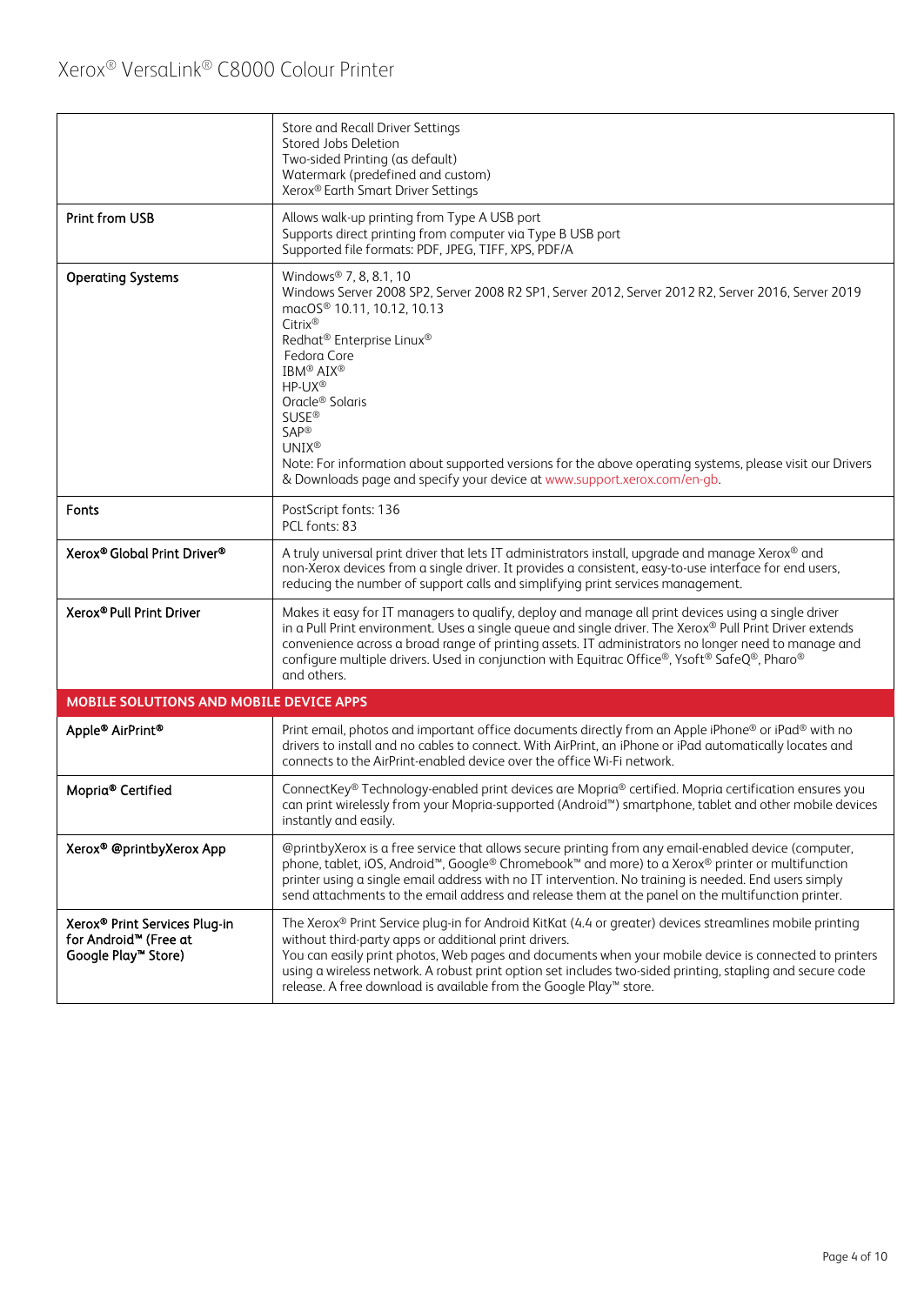| Xerox® Workplace Suite and<br>Xerox® Workplace Cloud<br><b>SOFTWARE SOLUTIONS</b> | Xerox <sup>®</sup> Workplace Solutions boost productivity and reduce costs with a modular print management and<br>mobility solution. Control and manage your printer fleet while enabling mobile productivity with simplified<br>workflows, convenience and security - for any brand printer, anywhere. Xerox® Workplace Solutions offer<br>flexible licence options to suit any size business with the ability to scale as you grow.<br>• Xerox <sup>®</sup> Workplace Suite: On-site, your server<br>Xerox <sup>®</sup> Workplace Cloud: Simple set-up, cloud administration<br>To learn more about the Xerox® Workplace Suite and Xerox® Workplace Cloud, visit<br>www.xerox.co.uk/en-gb/office/software-solutions/xerox-workplace-cloud.                                         |
|-----------------------------------------------------------------------------------|--------------------------------------------------------------------------------------------------------------------------------------------------------------------------------------------------------------------------------------------------------------------------------------------------------------------------------------------------------------------------------------------------------------------------------------------------------------------------------------------------------------------------------------------------------------------------------------------------------------------------------------------------------------------------------------------------------------------------------------------------------------------------------------|
| Xerox® ConnectKey® Apps<br>(Found at the Xerox® App Gallery<br>App)               | Increase user productivity by simplifying and shortening everyday tasks. Unlike traditional software,<br>ConnectKey® Apps do not require a dedicated server, PC or IT resource. Instead, simply download<br>these lightweight, serverless ConnectKey® Apps to the device.                                                                                                                                                                                                                                                                                                                                                                                                                                                                                                            |
| <b>SECURITY</b>                                                                   |                                                                                                                                                                                                                                                                                                                                                                                                                                                                                                                                                                                                                                                                                                                                                                                      |
| <b>Security Features</b>                                                          | <b>Access Controls</b><br>AES 256-bit encryption<br>Audit log<br>Certificate path validation<br>Certificate Revocation List (CRL)/Status Protocol (OCSP)<br>Detection of external program falsification (XCP Plug-in)<br>Cisco <sup>®</sup> Identity Services Engine (ISE) Integration<br>Domain Filtering<br>FIPS 140-2<br><b>Firmware Verification</b><br>Immediate Disk Overwrite*<br>IP Address Filtering<br><b>IPsec</b><br>Network Authentication<br>Port Filtering<br>Pre-installed Self-Signed Certificates<br><b>Role Based Permissions</b><br>Secure Print<br>Security Certificate Management<br>Smart Card Enablement (CAC/PIV/.NET)<br>SNMP <sub>v3</sub><br>Status Protocol (OCSP)<br><b>TLS/SSL</b><br>Trusted Platform Module (TPM)<br>*Requires HDD/Productivity Kit |
| <b>ACCOUNTING</b>                                                                 |                                                                                                                                                                                                                                                                                                                                                                                                                                                                                                                                                                                                                                                                                                                                                                                      |
|                                                                                   | XEROX <sup>®</sup> STANDARD ACCOUNTING/NETWORK ACCOUNTING (STANDARD)                                                                                                                                                                                                                                                                                                                                                                                                                                                                                                                                                                                                                                                                                                                 |
| Tracking                                                                          | Print usage                                                                                                                                                                                                                                                                                                                                                                                                                                                                                                                                                                                                                                                                                                                                                                          |
| Accounting                                                                        | Xerox® Standard Accounting Tool<br>Up to 1,000 User Accounts without HDD<br>Up to 9,999 User Accounts with HDD<br>Up to 500 General accounts<br>Network Accounting (Job-Based Accounting)<br>Up to 1,000 User IDs; Up to 1,000 Account IDs without HDD<br>Up to 60,000 User IDs; Up to 60,000 Account IDs with HDD<br>Up to 14,000 accounting records (transactions)                                                                                                                                                                                                                                                                                                                                                                                                                 |
| Features                                                                          | Administrator can manage the feature via the Embedded Web Server.                                                                                                                                                                                                                                                                                                                                                                                                                                                                                                                                                                                                                                                                                                                    |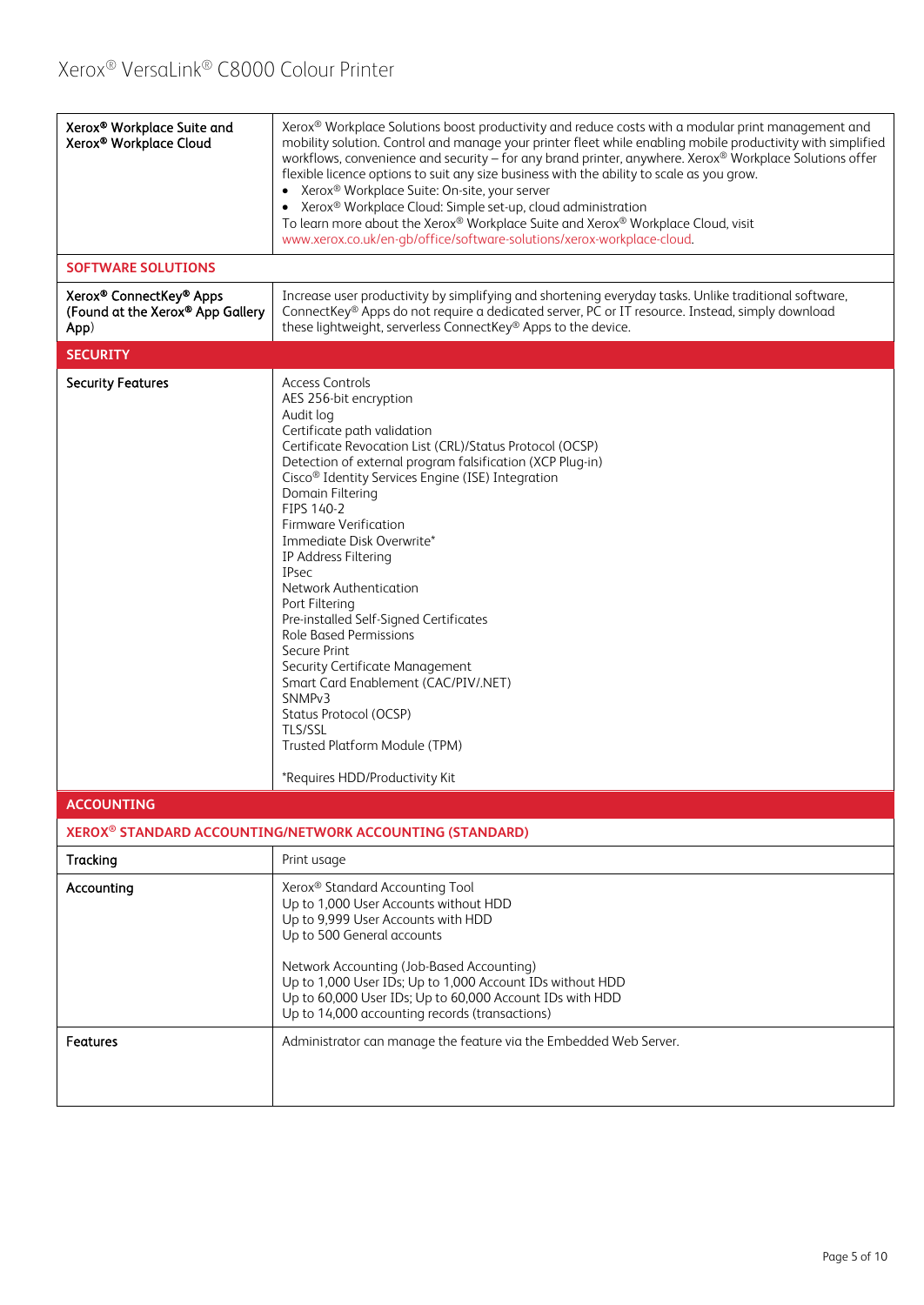| ACCOUNTING OPTIONS - NETWORK ACCOUNTING (ALLOWS CENTRAL SERVER TO MANAGE ALL ACCOUNTING) |                                                                                                                                                                                                                                                                                                                                                                                                                                                                                                                                                                                                         |                                                                                                                         |                                                                                   |  |  |
|------------------------------------------------------------------------------------------|---------------------------------------------------------------------------------------------------------------------------------------------------------------------------------------------------------------------------------------------------------------------------------------------------------------------------------------------------------------------------------------------------------------------------------------------------------------------------------------------------------------------------------------------------------------------------------------------------------|-------------------------------------------------------------------------------------------------------------------------|-----------------------------------------------------------------------------------|--|--|
|                                                                                          | • Enhanced network accounting with up-to-the-minute data on how the system is being used<br>• Comprehensive management and enterprise-scale tracking and reporting of device print usage<br>• Numerous solutions are available through Xerox Alliance Partners. For details visit www.xerox.co.uk<br>• Security enhancements include simultaneous support for HTTP/HTTPS protocols<br>• Device requests account authentication from third-party server, enabling larger databases of users<br>and accounts<br>• Accept Authentication Login at control panel and pass to third-party Networking Account |                                                                                                                         |                                                                                   |  |  |
| <b>PAPER HANDLING</b>                                                                    |                                                                                                                                                                                                                                                                                                                                                                                                                                                                                                                                                                                                         |                                                                                                                         |                                                                                   |  |  |
| <b>BYPASS TRAY</b>                                                                       |                                                                                                                                                                                                                                                                                                                                                                                                                                                                                                                                                                                                         |                                                                                                                         |                                                                                   |  |  |
| Capacity <sup>5</sup>                                                                    | 100 sheets                                                                                                                                                                                                                                                                                                                                                                                                                                                                                                                                                                                              |                                                                                                                         |                                                                                   |  |  |
| <b>Sizes</b>                                                                             | Custom sizes: 88.9 x 98.4 mm to 320 x 482.6 mm<br>Banners: 88.9 x 98.4 mm to 320 x 1320.8 mm                                                                                                                                                                                                                                                                                                                                                                                                                                                                                                            |                                                                                                                         |                                                                                   |  |  |
| Weights                                                                                  | Simplex and Duplex: 64 to 300 gsm                                                                                                                                                                                                                                                                                                                                                                                                                                                                                                                                                                       |                                                                                                                         |                                                                                   |  |  |
| <b>Types</b>                                                                             | Bond<br>Plain Paper<br>Cardstock<br>Custom<br>Envelopes<br><b>Glossy Cardstock</b>                                                                                                                                                                                                                                                                                                                                                                                                                                                                                                                      | Hole Punched<br>Labels<br>Heavyweight Cardstock<br>Heavyweight Glossy Cardstock<br>Letterhead<br>Lightweight Card Stock | Lightweight Glossy Cardstock<br>Pre-Printed<br>Postcards<br>Recycled              |  |  |
| <b>TRAY 1 AND 2</b>                                                                      |                                                                                                                                                                                                                                                                                                                                                                                                                                                                                                                                                                                                         |                                                                                                                         |                                                                                   |  |  |
| Capacity <sup>5</sup>                                                                    | 520 sheets each                                                                                                                                                                                                                                                                                                                                                                                                                                                                                                                                                                                         |                                                                                                                         |                                                                                   |  |  |
| <b>Sizes</b>                                                                             | Tray 1: 100 x 148 mm to 297 x 431.8 mm<br>Tray 2: 100 x 148 mm to 320 x 457.2 mm                                                                                                                                                                                                                                                                                                                                                                                                                                                                                                                        |                                                                                                                         |                                                                                   |  |  |
| Weights                                                                                  | Simplex and Duplex: 64 to 300 gsm                                                                                                                                                                                                                                                                                                                                                                                                                                                                                                                                                                       |                                                                                                                         |                                                                                   |  |  |
| <b>Types</b>                                                                             | Bond<br>Plain Paper<br>Cardstock<br>Custom<br><b>Glossy Cardstock</b>                                                                                                                                                                                                                                                                                                                                                                                                                                                                                                                                   | Hole Punched<br>Labels<br>Heavyweight Cardstock<br>Heavyweight Glossy Cardstock<br>Letterhead                           | Lightweight Card Stock<br>Lightweight Glossy Cardstock<br>Pre-Printed<br>Recycled |  |  |
| <b>TWO TRAY MODULE</b>                                                                   |                                                                                                                                                                                                                                                                                                                                                                                                                                                                                                                                                                                                         |                                                                                                                         |                                                                                   |  |  |
| Capacity <sup>5</sup>                                                                    | 1,040 sheets                                                                                                                                                                                                                                                                                                                                                                                                                                                                                                                                                                                            |                                                                                                                         |                                                                                   |  |  |
| <b>Sizes</b>                                                                             | Custom sizes: 100 x 148 mm to 320 x 457.2 mm                                                                                                                                                                                                                                                                                                                                                                                                                                                                                                                                                            |                                                                                                                         |                                                                                   |  |  |
| Weights                                                                                  | Simplex and Duplex: 64 to 300 gsm                                                                                                                                                                                                                                                                                                                                                                                                                                                                                                                                                                       |                                                                                                                         |                                                                                   |  |  |
| <b>Types</b>                                                                             | Bond<br>Plain Paper<br>Cardstock<br>Custom<br><b>Glossy Cardstock</b>                                                                                                                                                                                                                                                                                                                                                                                                                                                                                                                                   | Hole Punched<br>Labels<br>Heavyweight Cardstock<br>Heavyweight Glossy Cardstock<br>Letterhead                           | Lightweight Card Stock<br>Lightweight Glossy Cardstock<br>Pre-Printed<br>Recycled |  |  |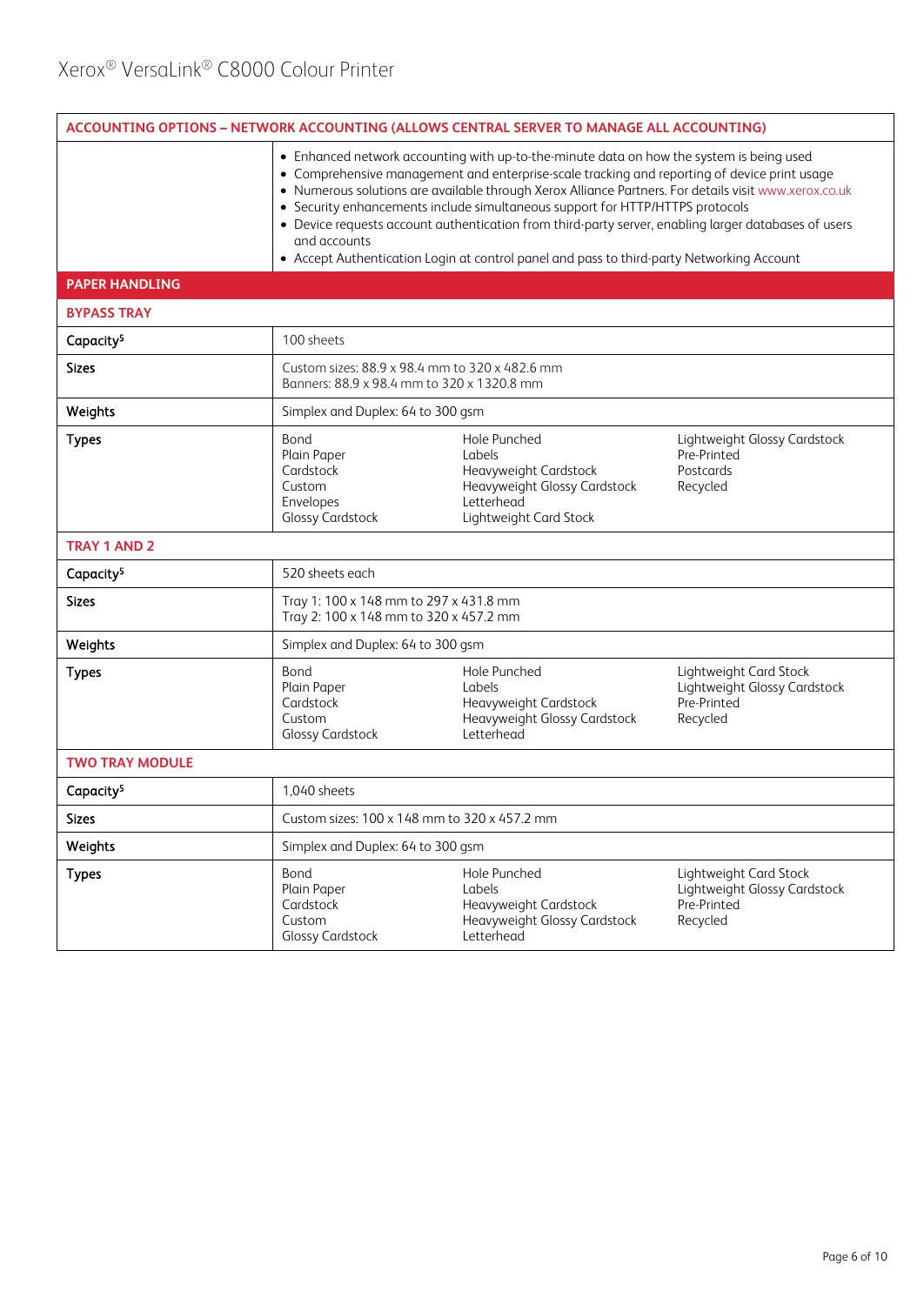| <b>TANDEM TRAY MODULE</b>                                                          |                                                                                                                                                                                                                                  |                                                                                               |                                                                                   |  |
|------------------------------------------------------------------------------------|----------------------------------------------------------------------------------------------------------------------------------------------------------------------------------------------------------------------------------|-----------------------------------------------------------------------------------------------|-----------------------------------------------------------------------------------|--|
| Capacity <sup>5</sup>                                                              | 2,000 sheets                                                                                                                                                                                                                     |                                                                                               |                                                                                   |  |
| <b>Sizes</b>                                                                       | A4, B5                                                                                                                                                                                                                           |                                                                                               |                                                                                   |  |
| Weights                                                                            | Simplex and Duplex: 64 to 300 gsm                                                                                                                                                                                                |                                                                                               |                                                                                   |  |
| <b>Types</b>                                                                       | Bond<br>Plain Paper<br>Cardstock<br>Custom<br><b>Glossy Cardstock</b>                                                                                                                                                            | Hole Punched<br>Labels<br>Heavyweight Cardstock<br>Heavyweight Glossy Cardstock<br>Letterhead | Lightweight Card Stock<br>Lightweight Glossy Cardstock<br>Pre-Printed<br>Recycled |  |
| <b>HIGH CAPACITY FEEDER</b>                                                        |                                                                                                                                                                                                                                  |                                                                                               |                                                                                   |  |
| Capacity <sup>5</sup>                                                              | 2,000 sheets                                                                                                                                                                                                                     |                                                                                               |                                                                                   |  |
| <b>Sizes</b>                                                                       | A4, B5                                                                                                                                                                                                                           |                                                                                               |                                                                                   |  |
| Weights                                                                            | 64 to 216 gsm                                                                                                                                                                                                                    |                                                                                               |                                                                                   |  |
| <b>Types</b>                                                                       | Bond<br>Plain Paper<br>Cardstock<br>Custom                                                                                                                                                                                       | <b>Glossy Cardstock</b><br>Hole Punched<br>Letterhead<br>Lightweight Card Stock               | Lightweight Glossy Cardstock<br>Recycled                                          |  |
| <b>ENVELOPE TRAY - REPLACES TRAY 1 (OPTIONAL)</b>                                  |                                                                                                                                                                                                                                  |                                                                                               |                                                                                   |  |
| Capacity <sup>5</sup>                                                              | Up to 50 envelopes                                                                                                                                                                                                               |                                                                                               |                                                                                   |  |
| <b>Sizes</b>                                                                       | No. 10 commercial, Monarch, DL, C4, C5, C6<br>Custom sizes: 90 x 98 mm to 241 x 332 mm                                                                                                                                           |                                                                                               |                                                                                   |  |
| <b>TOTAL CAPACITY</b>                                                              |                                                                                                                                                                                                                                  |                                                                                               |                                                                                   |  |
| VersaLink® C8000/DT Capacity <sup>5</sup>                                          | 1,140 sheets                                                                                                                                                                                                                     |                                                                                               |                                                                                   |  |
| Maximum Capacity <sup>5</sup>                                                      | 5,140 sheets                                                                                                                                                                                                                     |                                                                                               |                                                                                   |  |
| <b>FINISHING</b>                                                                   |                                                                                                                                                                                                                                  |                                                                                               |                                                                                   |  |
| <b>OUTPUT TRAYS</b>                                                                |                                                                                                                                                                                                                                  |                                                                                               |                                                                                   |  |
| Dual Offset Catch Tray<br>(Standard when finishers are<br>not attached)            | 500 sheets (without centre tray)<br>2x 250 sheets (with centre tray when offset is off)<br>2x 125 sheets (with centre tray when offset is on)                                                                                    |                                                                                               |                                                                                   |  |
| <b>OFFICE FINISHERS (OPTIONAL)</b>                                                 |                                                                                                                                                                                                                                  |                                                                                               |                                                                                   |  |
| Capacity <sup>5</sup>                                                              | Stacking Tray: 2,000 sheets unstapled or 1,000 sheets single stapled or<br>750 sheets dual stapled (A4) (dual stapling only with optional booklet maker) Offset<br>available for collated sets of standard size paper (A4 to A3) |                                                                                               |                                                                                   |  |
| <b>Sizes</b><br>Office Finisher LX<br>Office Finisher                              | 210 x 182 mm to 297 x 432 mm<br>148.0 to 297.0 mm x 148.0 to 432.0 mm                                                                                                                                                            |                                                                                               |                                                                                   |  |
| Weights<br>Office Finisher LX<br>Office Finisher                                   | 60 to 220 gsm<br>60 to 256 gsm                                                                                                                                                                                                   |                                                                                               |                                                                                   |  |
| <b>Multi-position Stapling</b>                                                     | 50 sheets of 90 gsm                                                                                                                                                                                                              |                                                                                               |                                                                                   |  |
| Hole Punch (Optional)<br>North America:<br>Europe and Other Geographies:           | 2/3 hole punch<br>2/4 hole punch                                                                                                                                                                                                 | Office Finisher LX: up to 200 gsm/Office Finisher: up to 220 gsm                              |                                                                                   |  |
| BOOKLET MAKER FOR OFFICE FINISHERS (SCORE/CREASE, SADDLE-STITCH STAPLE) (OPTIONAL) |                                                                                                                                                                                                                                  |                                                                                               |                                                                                   |  |
| Capacity <sub>5</sub>                                                              | 40 booklets (2 to 15 sheets per booklet - 80 gsm or less)                                                                                                                                                                        |                                                                                               |                                                                                   |  |
| <b>Sizes</b>                                                                       | Letter - A4 SEF Legal - B4 SEF Ledger - A3 SEF                                                                                                                                                                                   |                                                                                               |                                                                                   |  |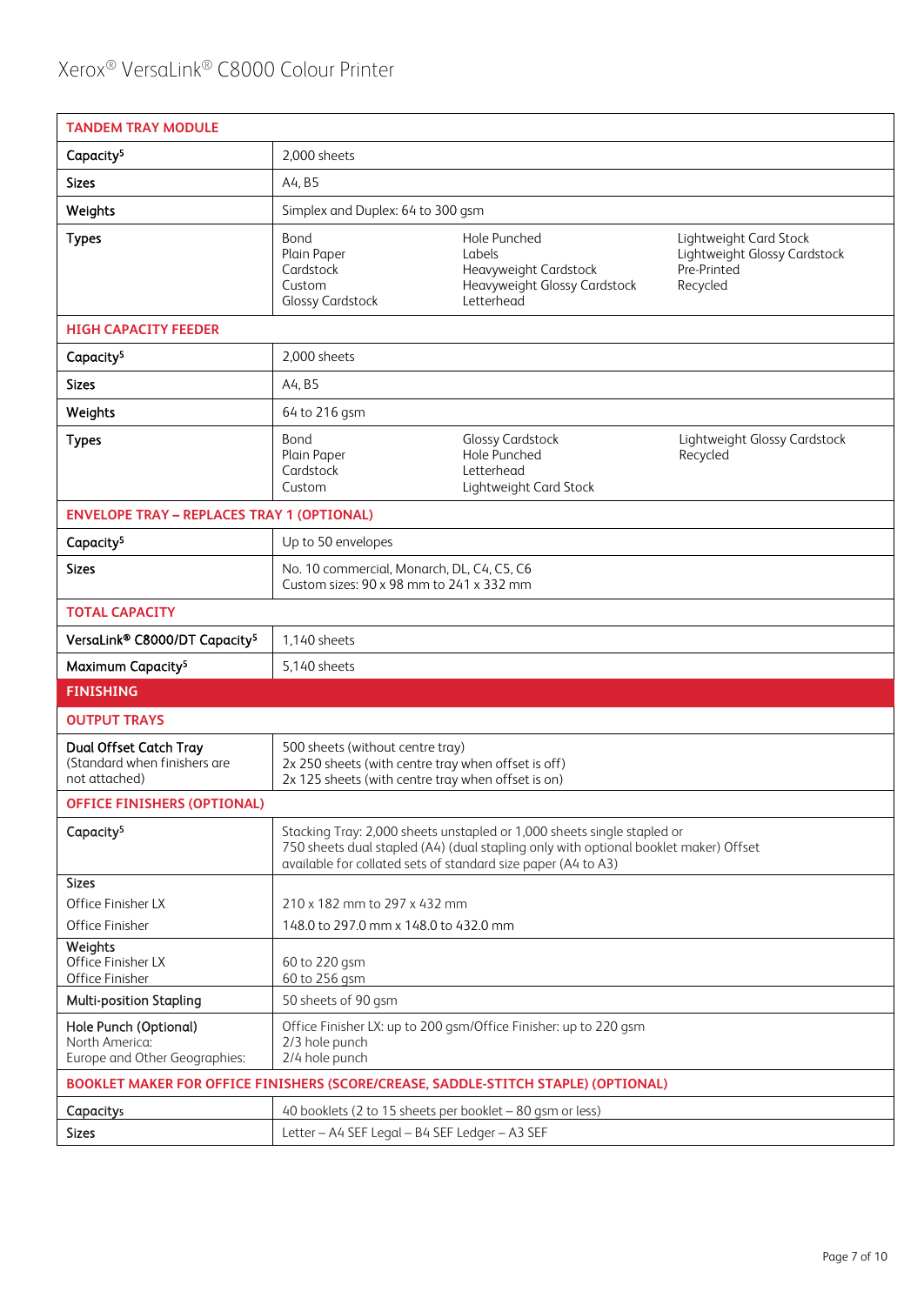| Saddle-stitch Stapling                                                 | 2 to 15 sheets/8-60 page booklet 60 to 90 gsm                                                                                                                                                                                                                                                                                                                                                                                            |  |  |
|------------------------------------------------------------------------|------------------------------------------------------------------------------------------------------------------------------------------------------------------------------------------------------------------------------------------------------------------------------------------------------------------------------------------------------------------------------------------------------------------------------------------|--|--|
| Score/Crease                                                           | 1 to 15 sheets/unstapled/60 to 105 gsm only                                                                                                                                                                                                                                                                                                                                                                                              |  |  |
| OPTIONAL BR BOOKLET MAKER FINISHER (REQUIRES HORIZONTAL TRANSPORT KIT) |                                                                                                                                                                                                                                                                                                                                                                                                                                          |  |  |
| Capacity <sup>5</sup>                                                  | Offsetting Top Tray: 500 sheets of A4 unstapled<br><b>Stacking Stapling Tray:</b><br>1,500 sheets of A4/A3 unstapled or<br>200 stapled sets of A4 (single-position stapling or dual or 4-position stapling) or<br>100 stapled sets of A3                                                                                                                                                                                                 |  |  |
| <b>Sizes</b>                                                           | A6 to A3 for stacking<br>B5 to A3 for stapling                                                                                                                                                                                                                                                                                                                                                                                           |  |  |
| Weights                                                                | 60 to 300 gsm (coated and uncoated)                                                                                                                                                                                                                                                                                                                                                                                                      |  |  |
| Stapling                                                               | Single and multiposition stapling<br>Auto stapling (50 sheets maximum) - 90 gsm<br>Letter, Legal, Tabloid, A3, A4, B4 and B5 sizes supported                                                                                                                                                                                                                                                                                             |  |  |
| <b>Hole Punch</b><br>North America<br>Europe                           | 2/3 hole punch<br>2/4 hole punch<br>4 hole "Swedish" punch (optional)                                                                                                                                                                                                                                                                                                                                                                    |  |  |
| <b>Booklet maker</b>                                                   | Saddle-stitch 2 to 16 sheets (7 sheets at 106 to 176 gsm coated or 5 sheets at 177 to 220 gsm coated)<br>Bi-fold up to 5 sheets<br>Letter, Legal, Tabloid, A3, A4 supported                                                                                                                                                                                                                                                              |  |  |
| <b>DEVICE MANAGEMENT</b>                                               |                                                                                                                                                                                                                                                                                                                                                                                                                                          |  |  |
| <b>Network Protocols</b>                                               | TCP/IP: HTTP/HTTPS, Internet Printing Protocol, LPR/LPD, Raw Socket Printing/Port 9100, IPv4/IPv6, WSD<br><b>LDAP</b><br>Bonjour <sup>®</sup> /AirPrint <sup>™</sup><br>Most protocols not in use can be disabled                                                                                                                                                                                                                        |  |  |
| <b>Administrative Protocols</b>                                        | DHCP, SNMP, WINS, HTTP, HTTPS, TLS, SNTP, MDNS                                                                                                                                                                                                                                                                                                                                                                                           |  |  |
| <b>REMOTE CONTROL PANEL</b>                                            |                                                                                                                                                                                                                                                                                                                                                                                                                                          |  |  |
|                                                                        | • Enables faster, more convenient technical support and user training<br>• IT administrators and other authorised users can control the device remotely from a web page<br>on any device<br>• Remote user experience is identical to performing tasks directly at the device                                                                                                                                                             |  |  |
| <b>XEROX<sup>®</sup> CENTREWARE<sup>®</sup> WEB</b>                    |                                                                                                                                                                                                                                                                                                                                                                                                                                          |  |  |
|                                                                        | • A web-based server application for network administrators that permits web-browser-based device<br>management from any workstation, whether running Windows, UNIX or any other operating system<br>• Works with any SNMP-managed printer from any manufacturer<br>• Provides help with device discovery and installations, health checks and troubleshooting, and device<br>upgrades, as well as basic accounting and asset management |  |  |
| XEROX <sup>®</sup> EMBEDDED WEB SERVER - INTEGRATED DEVICE WEB PAGE    |                                                                                                                                                                                                                                                                                                                                                                                                                                          |  |  |
| <b>Device Status</b>                                                   | • Tray status/Contents<br>• Consumables Status<br>• Billing/Usage<br>• Quick Links<br>• Online Support                                                                                                                                                                                                                                                                                                                                   |  |  |
| <b>Print Queue Viewing</b>                                             | Job print queue management – view and delete                                                                                                                                                                                                                                                                                                                                                                                             |  |  |
| <b>Job Submission</b>                                                  | Print-ready files (PS, PCL, PDF, XPS, JPEG, TXT, PRN, TIF)                                                                                                                                                                                                                                                                                                                                                                               |  |  |
| <b>Device Administration</b>                                           | Allows simple, remote installation setting of configuration options and management of the device                                                                                                                                                                                                                                                                                                                                         |  |  |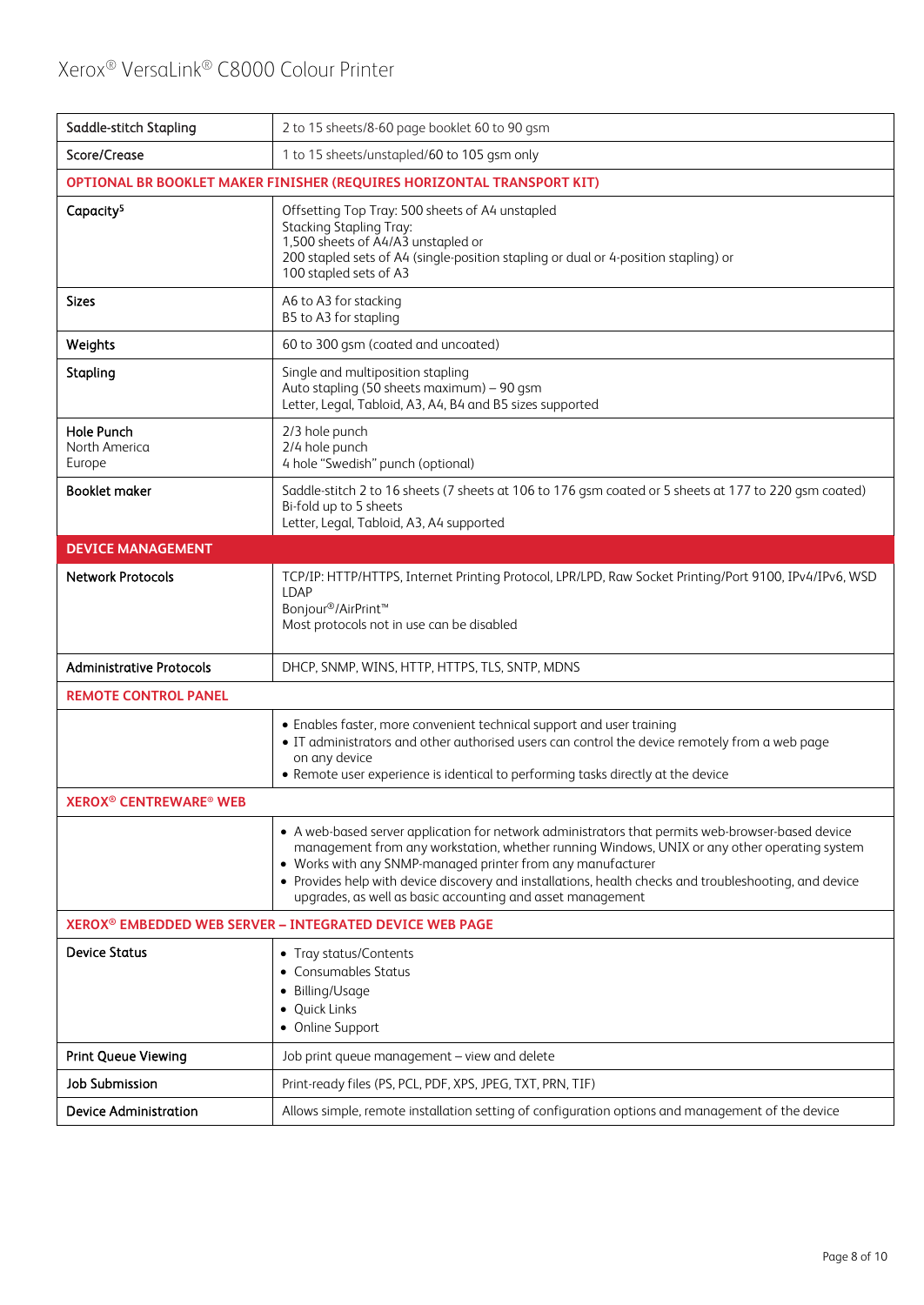| <b>Browsers</b>                                                                             | Microsoft <sup>®</sup> Internet Explorer <sup>®</sup><br>Microsoft Edge <sup>™</sup><br>Mozilla <sup>™</sup> Firefox <sup>®</sup><br>Apple® Safari®<br>Google Chrome <sup>™</sup>                                                                                                                                                                                                                                                                                                    |                                                  |  |
|---------------------------------------------------------------------------------------------|--------------------------------------------------------------------------------------------------------------------------------------------------------------------------------------------------------------------------------------------------------------------------------------------------------------------------------------------------------------------------------------------------------------------------------------------------------------------------------------|--------------------------------------------------|--|
| <b>REMOTE SERVICES</b>                                                                      |                                                                                                                                                                                                                                                                                                                                                                                                                                                                                      |                                                  |  |
| Xerox <sup>®</sup> Automated Meter<br>Reads (AMR)                                           | Automates the process of collecting and submitting meter reads for tracking and billing of Xerox® device<br>usage. Eliminates the need for time-consuming end-user involvement and ensures that meter reads are<br>submitted to Xerox on time.                                                                                                                                                                                                                                       |                                                  |  |
| Xerox <sup>®</sup> Automatic Supplies<br>Replenishment (ASR)                                | Automatically orders supplies for Xerox® output devices based on actual usage, eliminating the need to<br>manually manage supplies inventory.                                                                                                                                                                                                                                                                                                                                        |                                                  |  |
| <b>WHAT'S IN THE BOX</b>                                                                    |                                                                                                                                                                                                                                                                                                                                                                                                                                                                                      |                                                  |  |
|                                                                                             | • VersaLink® C8000 Colour Printer<br>• Starter Capacity Print Cartridge: One of each (Cyan, Magenta, Yellow: 8,000 print capacity <sup>6</sup> ,<br>Black: 12,000 print capacity) <sup>6</sup><br>• Drum Cartridge - One of each (Cyan, Magenta, Yellow, & Black: 190,000 print capacity) <sup>7</sup><br>· Quick Use Guide<br>• Install Guide<br>• Software and Documentation CD (with Drivers, Warranty Statement and Safety Regulatory<br>Recycle Disposal Guide)<br>• Power Cord |                                                  |  |
| <b>SUPPLIES AND ACCESSORIES</b>                                                             | <b>QUANTITY</b>                                                                                                                                                                                                                                                                                                                                                                                                                                                                      | <b>PART NUMBER</b>                               |  |
| <b>SUPPLIES</b>                                                                             |                                                                                                                                                                                                                                                                                                                                                                                                                                                                                      |                                                  |  |
| <b>Standard Capacity</b><br><b>Toner Cartridges</b>                                         | Cyan: 7,600 standard pages <sup>6</sup><br>Magenta: 7,600 standard pages <sup>6</sup><br>Yellow: 7,600 standard pages <sup>6</sup><br>Black: 12,600 standard pages <sup>6</sup>                                                                                                                                                                                                                                                                                                      | 106R04038<br>106R04039<br>106R04040<br>106R04041 |  |
| <b>High Capacity</b><br><b>Toner Cartridges</b>                                             | Cyan: 16,500 standard pages <sup>6</sup><br>Magenta: 16,500 standard pages <sup>6</sup><br>Yellow: 16,500 standard pages <sup>6</sup><br>Black: 20,900 standard pages <sup>6</sup>                                                                                                                                                                                                                                                                                                   | 106R04050<br>106R04051<br>106R04052<br>106R04053 |  |
| Drum Cartridge                                                                              | Cyan: 190,000 standard pages <sup>7</sup><br>Magenta: 190,000 standard pages <sup>7</sup><br>Yellow: 190,000 standard pages <sup>7</sup><br>Black: 190,000 standard pages <sup>7</sup>                                                                                                                                                                                                                                                                                               | 101R00602                                        |  |
| <b>Waste Cartridge</b>                                                                      | 47,000 standard pages <sup>7</sup>                                                                                                                                                                                                                                                                                                                                                                                                                                                   | 108R01504                                        |  |
| <b>IBT Cleaner</b>                                                                          | 160,000 standard pages <sup>7</sup>                                                                                                                                                                                                                                                                                                                                                                                                                                                  | 104R00256                                        |  |
| <b>Transfer Roller</b>                                                                      | 200,000 standard pages <sup>7</sup>                                                                                                                                                                                                                                                                                                                                                                                                                                                  | 116R00015                                        |  |
| <b>Office Finisher Booklet</b><br><b>Maker Cartridge</b><br>(8 cartridges per container)    | 16,000 staples<br>(2,000 each cartridge)                                                                                                                                                                                                                                                                                                                                                                                                                                             | 008R12897                                        |  |
| <b>Staple Refills for Office</b><br>Finisher (3 refills per container)                      | 15,000 staples<br>(5,000 each refill)                                                                                                                                                                                                                                                                                                                                                                                                                                                | 008R12941                                        |  |
| <b>Staple Cartridges for BR Finisher</b><br>and Office Finisher<br>(1 cartridge per carton) | 5,000 staples<br>(5,000 each cartridge)                                                                                                                                                                                                                                                                                                                                                                                                                                              | 008R12964                                        |  |
| <b>Staple Cartridges for BR Booklet</b><br>Maker (1 cartridge per carton)                   | 5,000 staples<br>(5,000 each cartridge)                                                                                                                                                                                                                                                                                                                                                                                                                                              | 008R13177                                        |  |